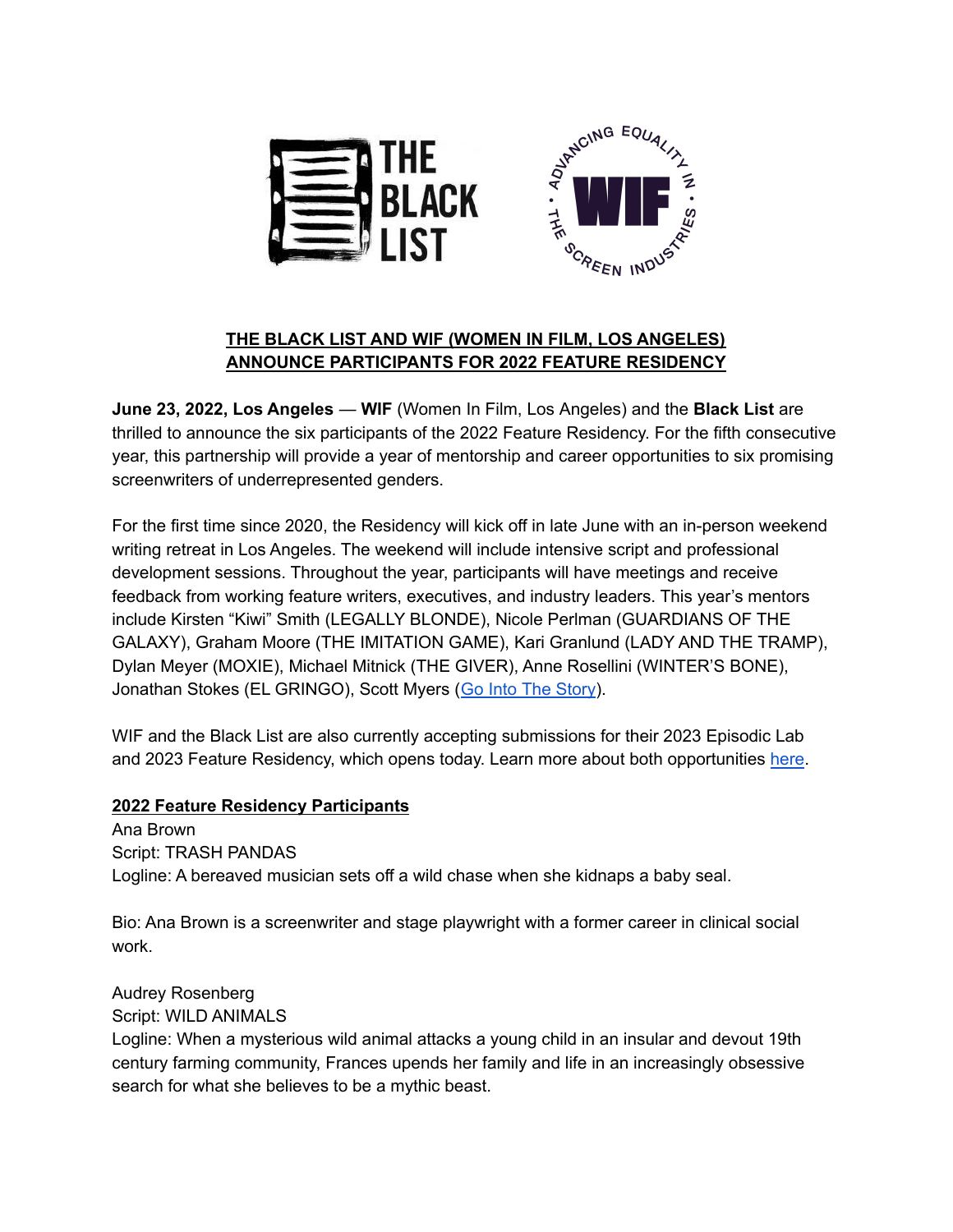Bio: Audrey Rosenberg is an award-winning writer and director and USC grad whose work has been featured at OutFest, Frameline, and NewFest, among others. She writes unconventional, genre-bending stories that explore the intersections of class and gender through a queer lens.

#### Christina YR Lim Script: GYOPO

Logline: When a precocious 11-year-old aspiring violinist immigrates from Seoul to the states with her newly single mother and her troubled teenage brother, each member simultaneously pursues their version of the American dream. But when it begins to tear them apart, they must find a way to navigate through the new world and salvage their family.

Bio: Lim is a Korean–American writer and director who explores Asian diaspora through the immigrant and 1st generation lens. She earned her MFA in screenwriting and directing from USC, and is an alumni of the directing fellowship at Yale School of Drama. She garnered a development deal with Kyra Sedgwick's production company after winning SeriesFest's Women's Writing Competition, and she is currently in post-production for her first feature film as an auteur.

#### Rebecca Christian

#### Script: SANKOFA SELAH

Logline: A neurotic grad student reluctantly takes her late father's place on an all-Black travel group's "ancestral journey" to Ghana, West Africa hosted by a mysterious spiritualist that's become her mother's personal guru in the wake of her father's death.

Bio: Rebecca Christian is an emerging writer-director and San Diego native dedicated to female-focused and openly Black storytelling. Rebecca's scripted projects have advanced in the Sundance Development Track and the Austin Film Festival and she is an alum of artist development programs such as the MPI Short Film Lab and the #Startwith8Hollywood program. When she's not writing, Rebecca works as a doula and certified lactation educator and counselor supporting birthing families in Southern California.

### Sabeen Amanat Farooq

### Script: BURN YOUR IDOLS

Logline: Qasim Malik, a semi-successful Muslim novelist, gets the opportunity to meet and interview his favorite author, Artie Van Doren, right as the news breaks that Artie has been implicated in a sexual assault scandal. The week Qasim spends with Artie is one filled with tension and intrigue as Qasim tries to delicately figure out the truth about who Artie really is.

Bio: Sabeen Amanat is a Muslim American writer, a graduate of NYU's Tisch School of the Arts, and has been chosen as a finalist in several screenwriting competitions, including the Austin Film Festival, and was selected to attend one of ABC/ Disney/ MPAC's writer's workshops. She currently lives in Los Angeles and is writing a children's book titled "A Worried Flower".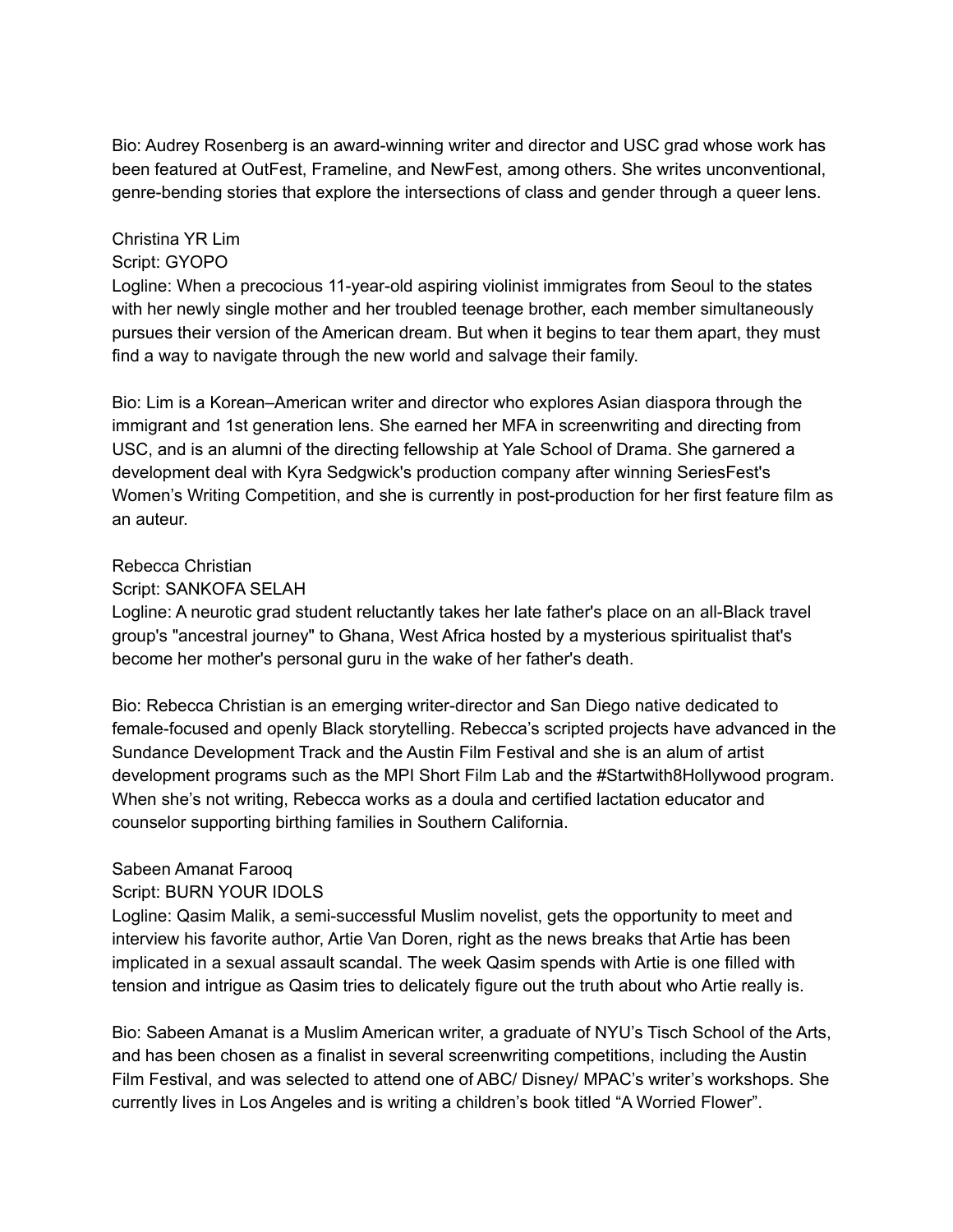Zoey Towner Script: GREAT AMERICAN HIGHWAY Logline: After a séance proves to have deadly consequences, a teenage girl and her best friends investigate a series of local murders dating back 30 years that all took place near a San Francisco road. In the process, they uncover the dangerous truth about a local urban legend.

Bio: Zoey James Towner is a Los Angeles based writer-director originally from San Diego, California. As a queer trans woman, Zoey is fascinated by genre films featuring characters with deep secrets struggling to be themselves.

#### **WIF Media Contact**

For press purposes, please contact: **Catherine Olim**, Rogers & Cowan / PMK catherine.olim@rogersandcowanpmk.com

# **Black List Contact**

Megan Halpern megan@blcklst.com

### **ABOUT THE BLACK LIST**

The Black List, an annual survey of Hollywood executives' favorite unproduced screenplays, was founded in 2005. Since then, at least 440 Black List scripts have been produced, grossing over \$30 billion in box office worldwide. Black List movies have won 54 Academy Awards from 267 nominations, including four of the last twelve Best Picture Oscars and eleven of the last 28 Best Screenplay Oscars.

In October of 2012, the Black List launched a unique online community where screenwriters make their work available to readers, buyers and employers. Since its inception, it has hosted nearly 80,000 screenplays and teleplays and provided more than 130,000 script evaluations. As a direct result of introductions made on the Black List, dozens of writers have found representation at major talent agencies and management companies, as well as sold or optioned their screenplays. Several films have been produced from scripts showcased on the website including Golden Globe nominated NIGHTINGALE, starring David Oyelowo.

Currently, the Black List hosts over 5,000 scripts by approximately 3,700 writer members. These scripts are available for download by industry professionals ranging from agency assistants, to studio and network presidents, to A-list actors and directors.

The Black List's first feature production, COME AS YOU ARE, debuted at SXSW in 2019 and is Certified Fresh on Rotten Tomatoes (98% Critics, 80% Audience). Its second feature, BREAKING NEWS IN YUBA COUNTY, directed by Oscar-nominated director Tate Taylor and